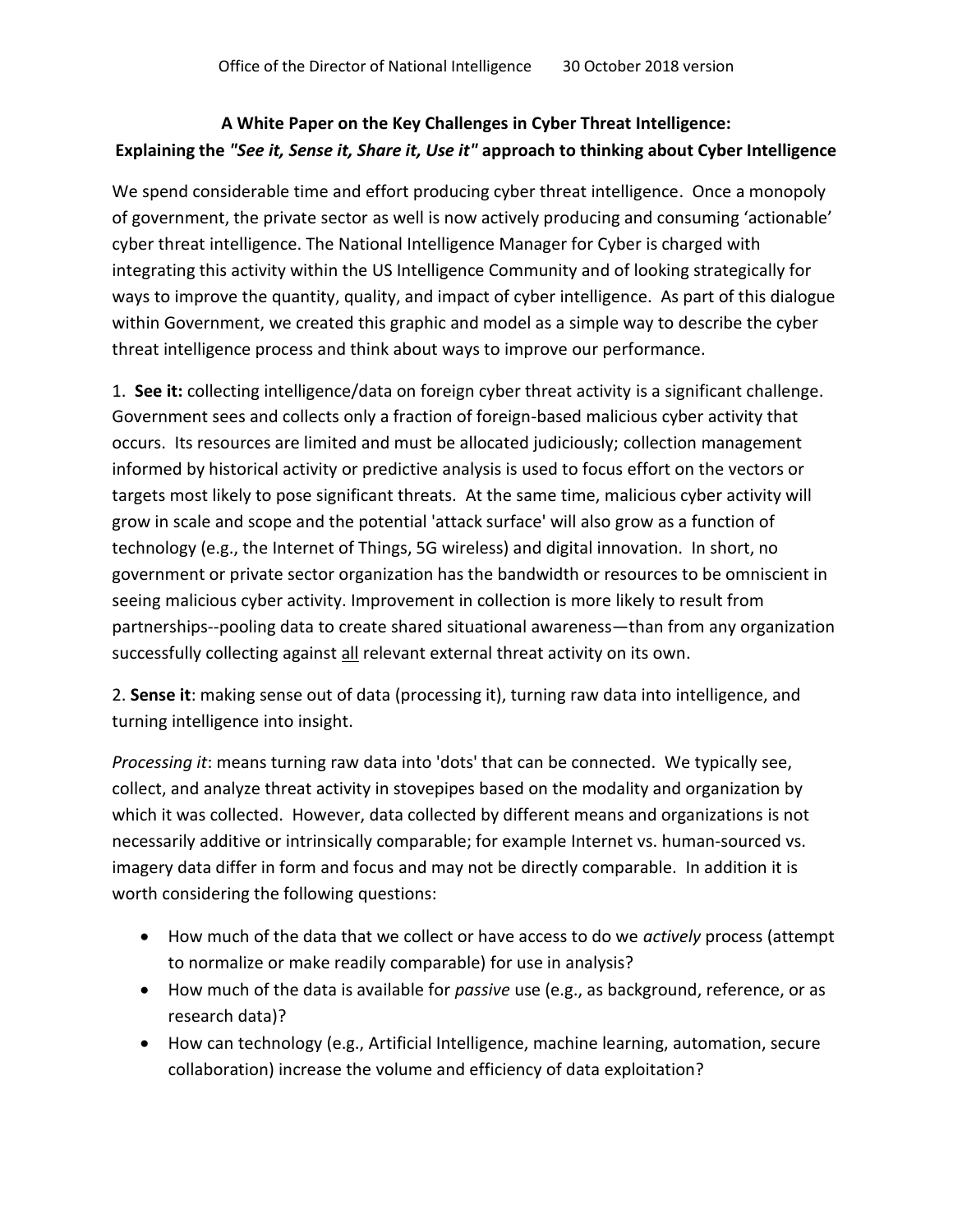*'Connect the dots'*: There are significant conceptual challenges even after data has been rendered interoperable.

- Malware signatures, information on hacker intentions or activity, and firewall log data can be all potential indicators of activity pertaining to the same threat operation, but this data may not be readily compared or connected without a process or framework to normalize it via a common ontology or lexicon so that disparate data can be efficiently and effectively compared and understood.
- Determining threat actor intent is an important facet of analysis, since malicious cyber activity is a means to an end. How do we blend technical, regional (understanding of the actors and their motivation), and functional (e.g., cybersecurity or counterintelligence) expertise on motive and intent in performing cyber threat analysis?

*Understanding threat in context*. Threat intent and activity need to be mapped against target vulnerability and the consequence or impact of success by the actor in order to provide a holistic picture of threat (i.e., what we see *and* what it means). This can be especially challenging for Government when the bulk of the potential targets and first-hand information about vulnerability and consequence of malicious threat activity belongs to the private sector. Data owners often struggle to comprehensively identify their assets and to understand their vulnerability and the potential consequence of threat activity; this lack of internal insight compounds the challenge of effective two-way communication with providers of threat information.

*Making our understanding of threat actionable.* What is 'actionable' for a senior decision maker, a network defender, or someone conducting cyber operations are distinct and different, and this argues against adopting a one size fits all solution. What you want the recipient or consumer of a threat report to do with it should shape its focus and content.

3. **Share it:** providing actionable threat information to decision makers, network defenders, and those who need to be informed in order to operate and work on the network. These consumers of threat reporting can be located:

- *within the community* that produces it (e.g., an Intelligence, Law Enforcement, or Cybersecurity community)
- *within related communities* such as across Government or a private sector consortium.
- *external* to the originating group or community.

Sharing can be done either directly by the reporting organization or indirectly through other elements. In the case of information shared indirectly, it is worth separately tracking whether